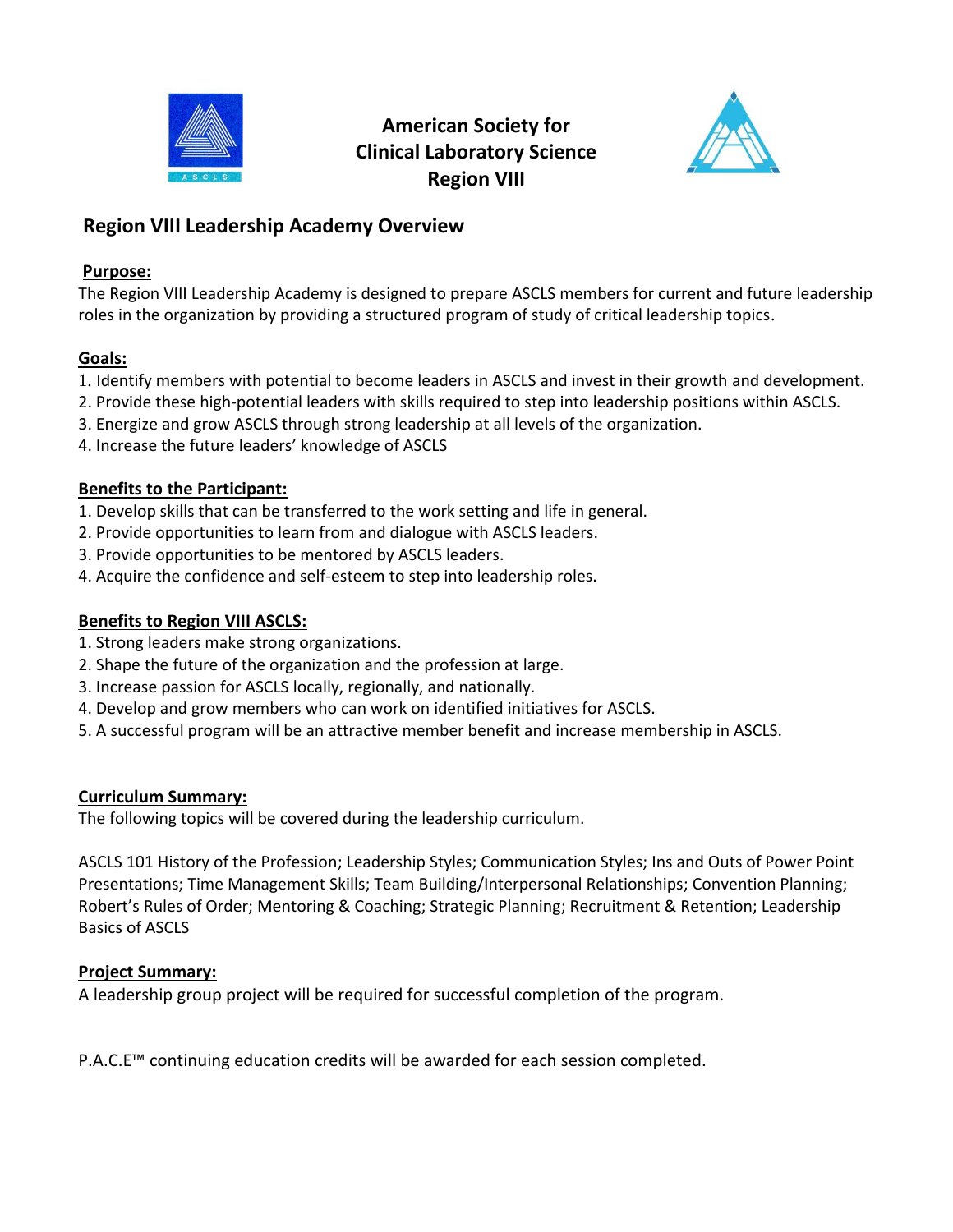



# **Region VIII Leadership Academy Candidate Application Instructions**

Admission to the Region VIII Leadership Academy will be through a competitive application process. Candidates must agree to a commitment of personal time and effort over 9 months in addition to a financial commitment for travel expenses to attend Leadership Academy workshops and activities. Candidates selected will be required to commit their intention and employers support to attend all workshops (see Form D for dates).

#### **Eligible Candidates:**

Candidates must be a current ASCLS PF1, PF2, or FYP member. Individuals may self-nominate or be nominated by any current ASCLS member.

#### **Applications:**

Applications will be considered complete once Region VIII has received the following:

- 1- Signed Application Form (see Form A)
- 2- Activity documentation (see Form B)
- 3- Responses to Essay Questions (see Form C)
- 4- Two Completed Recommendation Forms (see Form D)
- 5- Employer Commitment Form (see Form E)

#### **References:**

Candidates are required to submit two (2) recommendation forms with their applications. The recommendation form is included with the application form (Form D). References should come from individuals who hold leadership roles in their communities, workplaces, ASCLS or other volunteer organizations, and can speak knowledgeably about your experience, strengths, weaknesses and potential as a leader.

## **Application Instructions:**

The application form (Form A), activity documentation form (Form B), responses to essay questions (Form C), recommendation forms (Form D), and employer commitment form (Form E) are to be submitted in **one electronic application packet**. If necessary, references/recommendations can be sent separately by individuals completing the forms. Forms coming directly from references should be sent to Joni Gilstrap, [jgilstrap@billingsclinic.org](mailto:jgilstrap@billingsclinic.org) or Susie Zanto[, da\\_zzzz@yahoo.com](mailto:da_zzzz@yahoo.com). Candidates are responsible for ensuring that these items reach Region VIII by the application deadline. In order for your application to be considered, Region VIII must receive all completed materials by the application deadline of **July 15, 2018**.

If you have any questions, please contact Joni Gilstrap, [jgilstrap@billingsclinic.org](mailto:jgilstrap@billingsclinic.org) or Susie Zanto, da zzzz@yahoo.com. Receipt of complete applications will be acknowledged by email. All applicants will be notified of their acceptance status no later than **August 15, 2018.**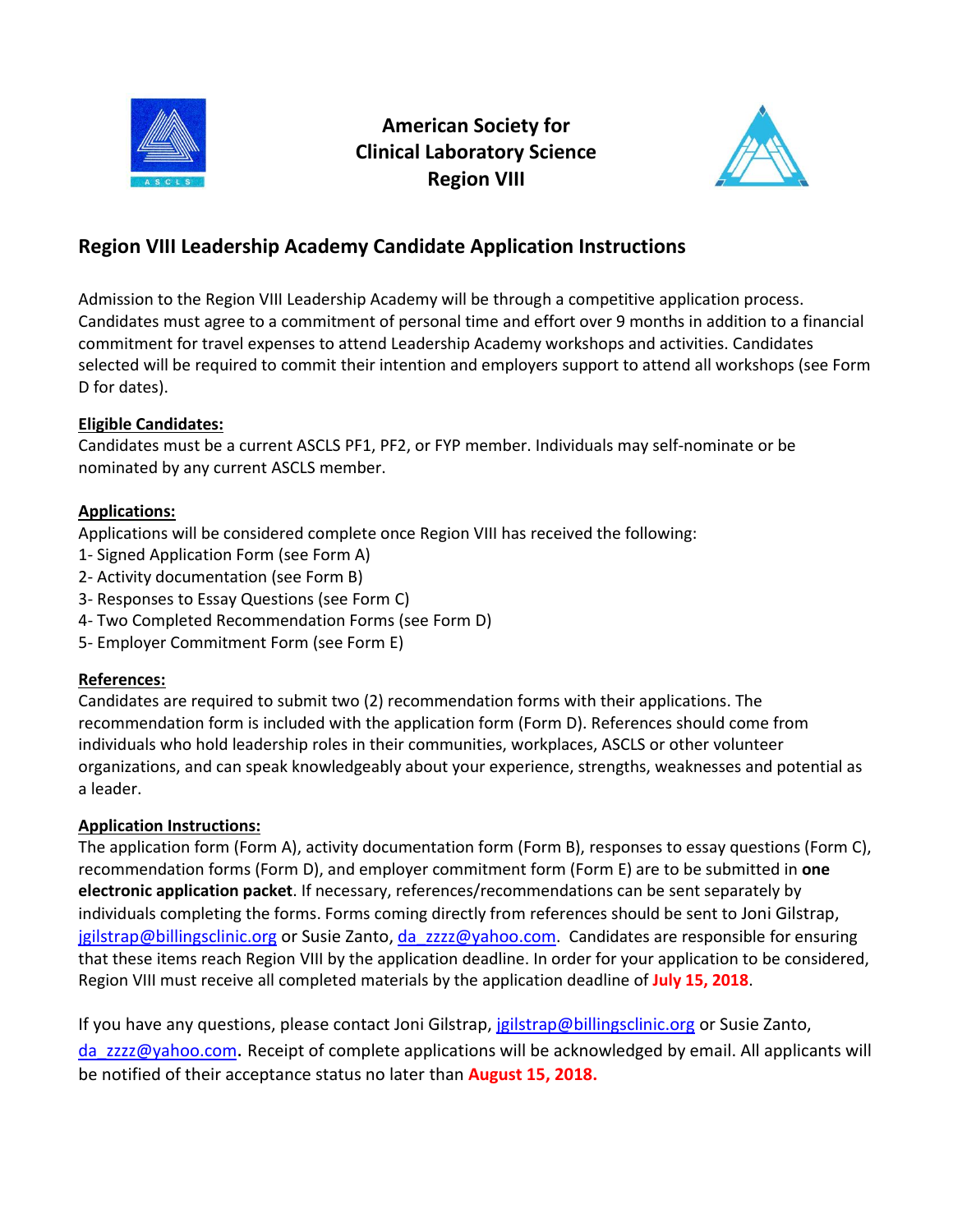



# **Region VIII Leadership Academy Application (Form A)**

| Phone number: Work: ______________ Home: ___________ |  |  |  |  |
|------------------------------------------------------|--|--|--|--|
|                                                      |  |  |  |  |
|                                                      |  |  |  |  |
|                                                      |  |  |  |  |

In order to accomplish the objectives of the Region VIII Leadership Academy, the full commitment and participation of each individual selected is necessary. Participants are expected to attend all sessions as listed in the program curriculum (see dates on Employer Commitment Form).

#### **Attendance Policy:**

Students are allowed 1 absence from the listed meetings; additional absences will be grounds for removal from the Academy. All absences should be promptly communicated to Region VIII Leadership Academy Coordinator.

#### **Candidate Pledge:**

If selected, I am fully prepared to be an active participant and devote the time and energy required to complete the program. I understand that I will have some financial burden as all expenses (particularly travel, board, and food) will not be covered. If I do not complete the program, I agree to reimburse Region VIII for any registration or travel money provided. My signature below (electronic signature is acceptable) indicates that I understand the requirements for participation in the Region VIII Leadership Academy and have completed this form to the best of my knowledge.

| Signature: |  |
|------------|--|
|------------|--|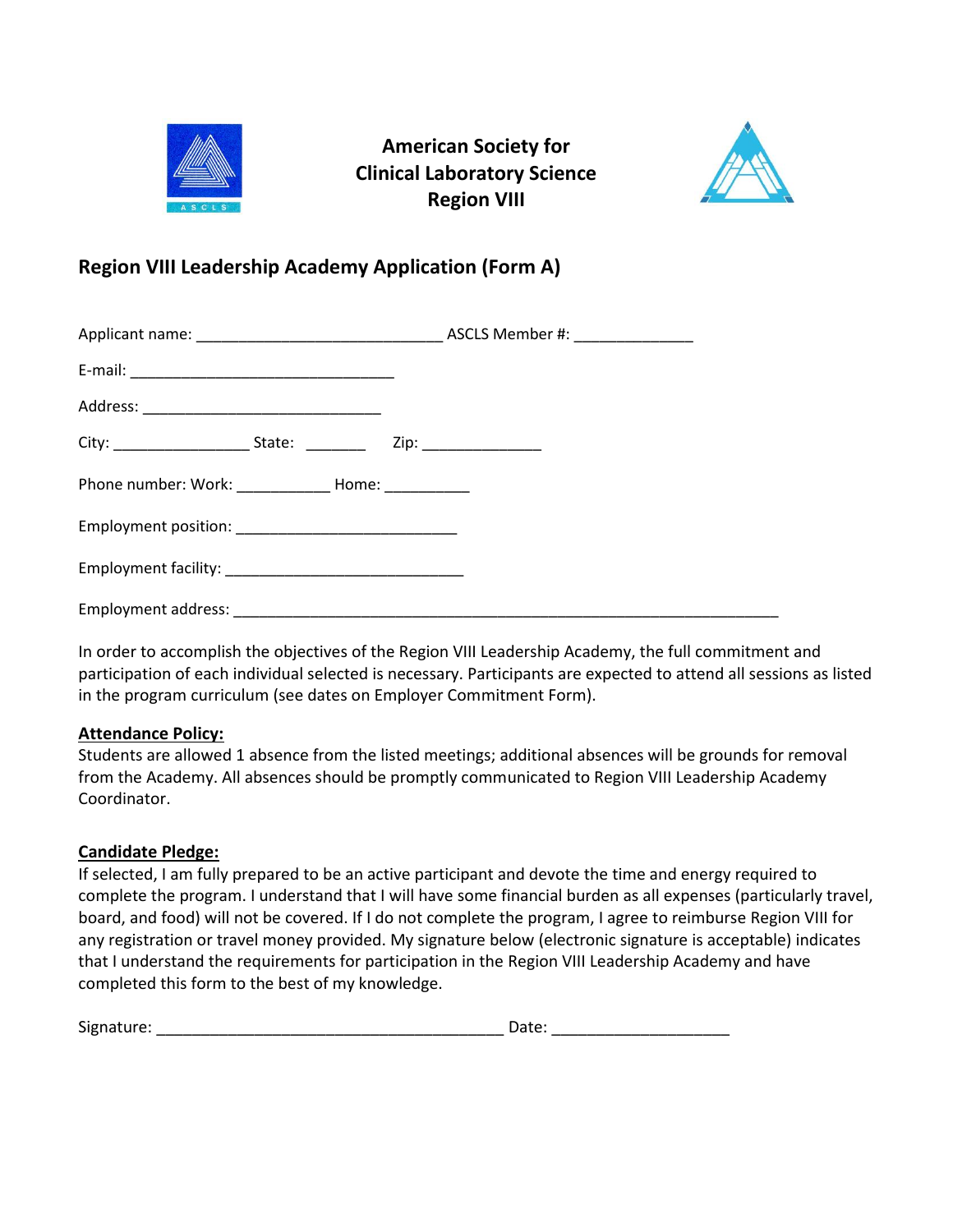



# **Region VIII Leadership Academy Activity Documentation (Form B)**

**List activities that you have been involved with on local, state, regional and national levels. (Include offices held, meetings attended, service on committees, etc.)**

| Office/Committee/Task Force | Activity | <b>Dates</b> |
|-----------------------------|----------|--------------|
|                             |          |              |
|                             |          |              |
|                             |          |              |
|                             |          |              |
|                             |          |              |
|                             |          |              |
|                             |          |              |
|                             |          |              |
|                             |          |              |
|                             |          |              |
|                             |          |              |
|                             |          |              |
|                             |          |              |
|                             |          |              |
|                             |          |              |
|                             |          |              |
|                             |          |              |
|                             |          |              |
|                             |          |              |
|                             |          |              |
|                             |          |              |
|                             |          |              |
|                             |          |              |
|                             |          |              |
|                             |          |              |
|                             |          |              |
|                             |          |              |
|                             |          |              |
|                             |          |              |
|                             |          |              |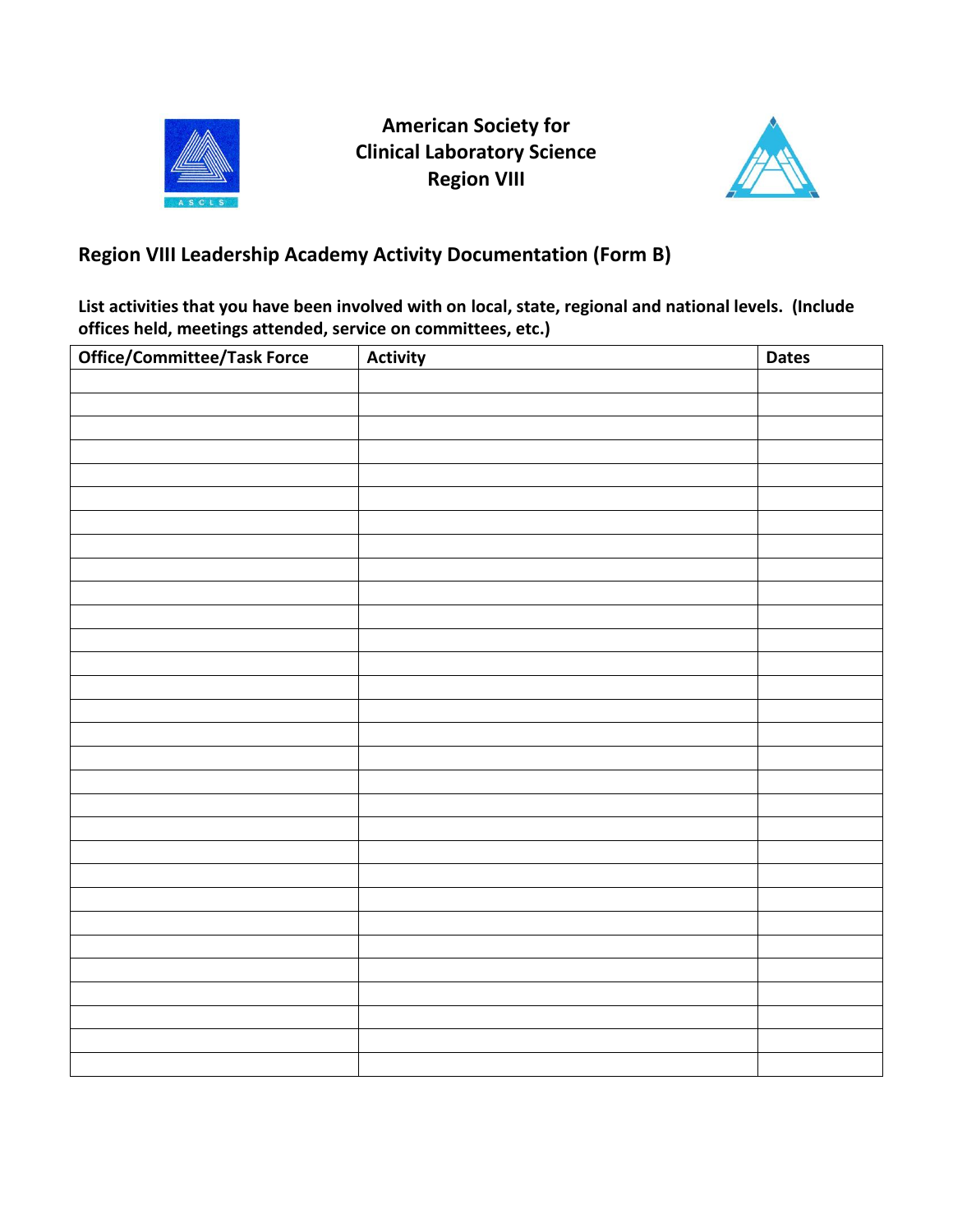



# **Region VIII Leadership Academy Essay Questions (Form C)**

#### **Please respond to each question below. Limit responses for each question to 250-300 words.**

1. Why do you want to be a participant in the Region VIII Leadership Academy?

2. Leadership Academy participants will benefit from exposure to a wide-range of perspectives. What contribution – either in terms of unique experiences or special skills – would you bring to the Leadership Academy that would enrich and inform others?

3. What do you expect to do with the experience and knowledge gained from participating in the Region VIII Leadership Academy?

4. Identify a current or past leader in any field of endeavor whom you admire. Explain why you hold him/her up as a role model.

5. Involvement in the ASCLS Leadership Academy involves a commitment of personal time and resources similar to enrolling in a graduate course. Describe any modifications in your current schedule and commitments that you will need to make to allow adequate time for the Leadership Academy.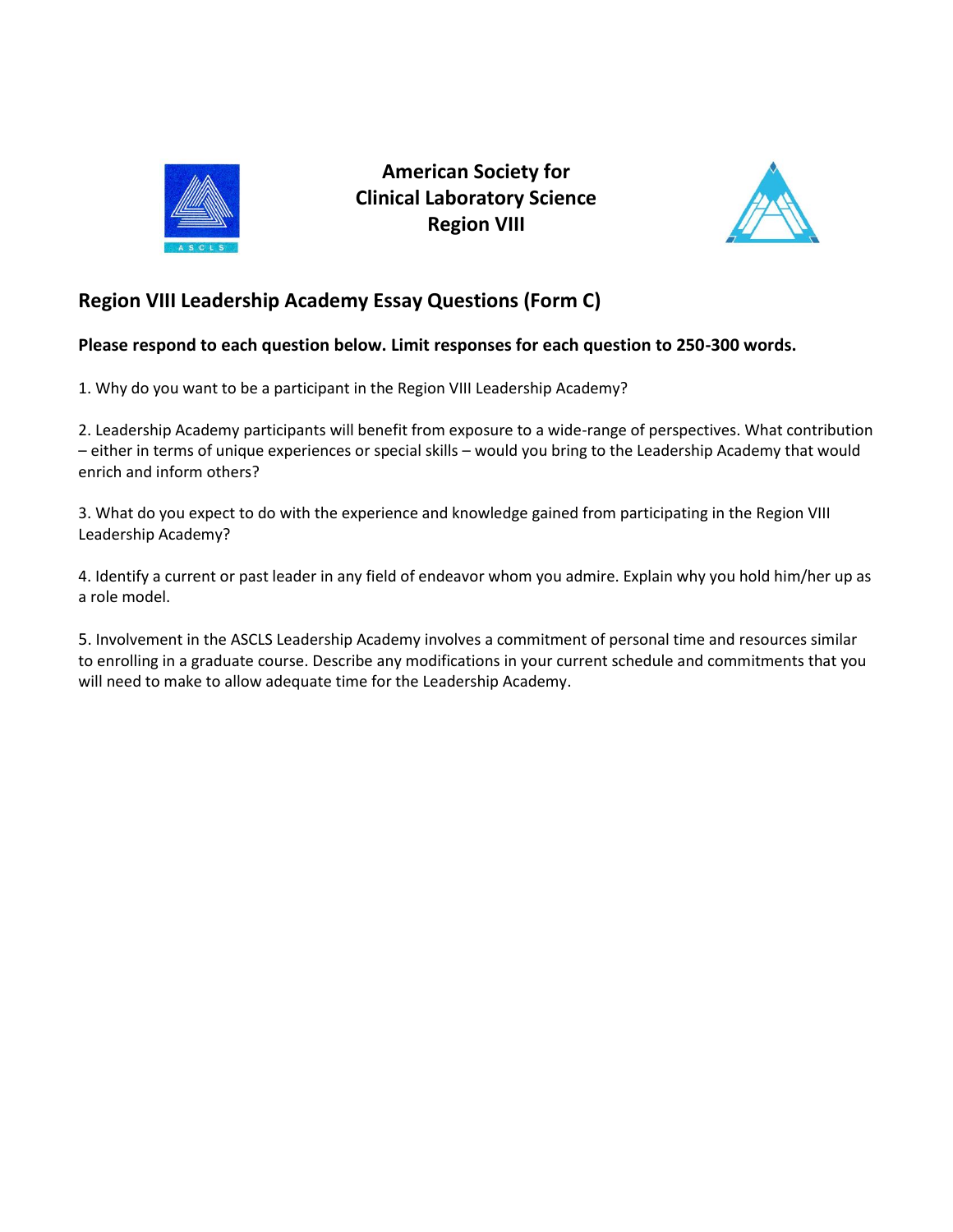



# **Region VIII Leadership Academy Recommendation (Form D)**

The Region VIII Leadership Academy is a 9-month program designed to prepare ASCLS members for current and future leadership roles in the organization by providing a structured program of study of critical leadership topics. Its goals are to:

- ♦ Identify members with potential to become leaders in ASCLS and invest in their growth and development.
- ♦ Provide these high-potential leaders with skills required to step into leadership positions within ASCLS.
- ♦ Energize and grow ASCLS through strong leadership at all levels of the organization.

Your evaluation will be an important part of the candidate's application. We are interested in your assessment of the applicant's past achievements as well as future potential.

| <b>Applicant's Name:</b> |  |
|--------------------------|--|
| Recommender's Name:      |  |
| Recommender's Signature: |  |
| Date:                    |  |

| <b>SECTION I: Please rate</b> | Below   | Average | Above   | Outstanding | Unable to |
|-------------------------------|---------|---------|---------|-------------|-----------|
| the candidate on the          | Average |         | Average |             | Judge     |
| following dimensions:         |         |         |         |             |           |
| Dimension                     |         |         |         |             |           |
| Leadership Ability            |         |         |         |             |           |
| Leadership Potential          |         |         |         |             |           |
| <b>Interpersonal Skills</b>   |         |         |         |             |           |
| Intellect                     |         |         |         |             |           |
| Maturity                      |         |         |         |             |           |
| Initiative/Motivation         |         |         |         |             |           |
| <b>Commitment to ASCLS</b>    |         |         |         |             |           |

SECTION II: Please provide any additional comments you wish to make regarding the candidate. Thank you for your effort to provide this recommendation. Please return the completed form to the applicant for submission to Joni Gilstrap, [jgilstrap@billingsclinic.org](mailto:jgilstrap@billingsclinic.org) or Susie Zanto, [da\\_zzzz@yahoo.com](mailto:da_zzzz@yahoo.com). Forms must be received by **July 15, 2018**.